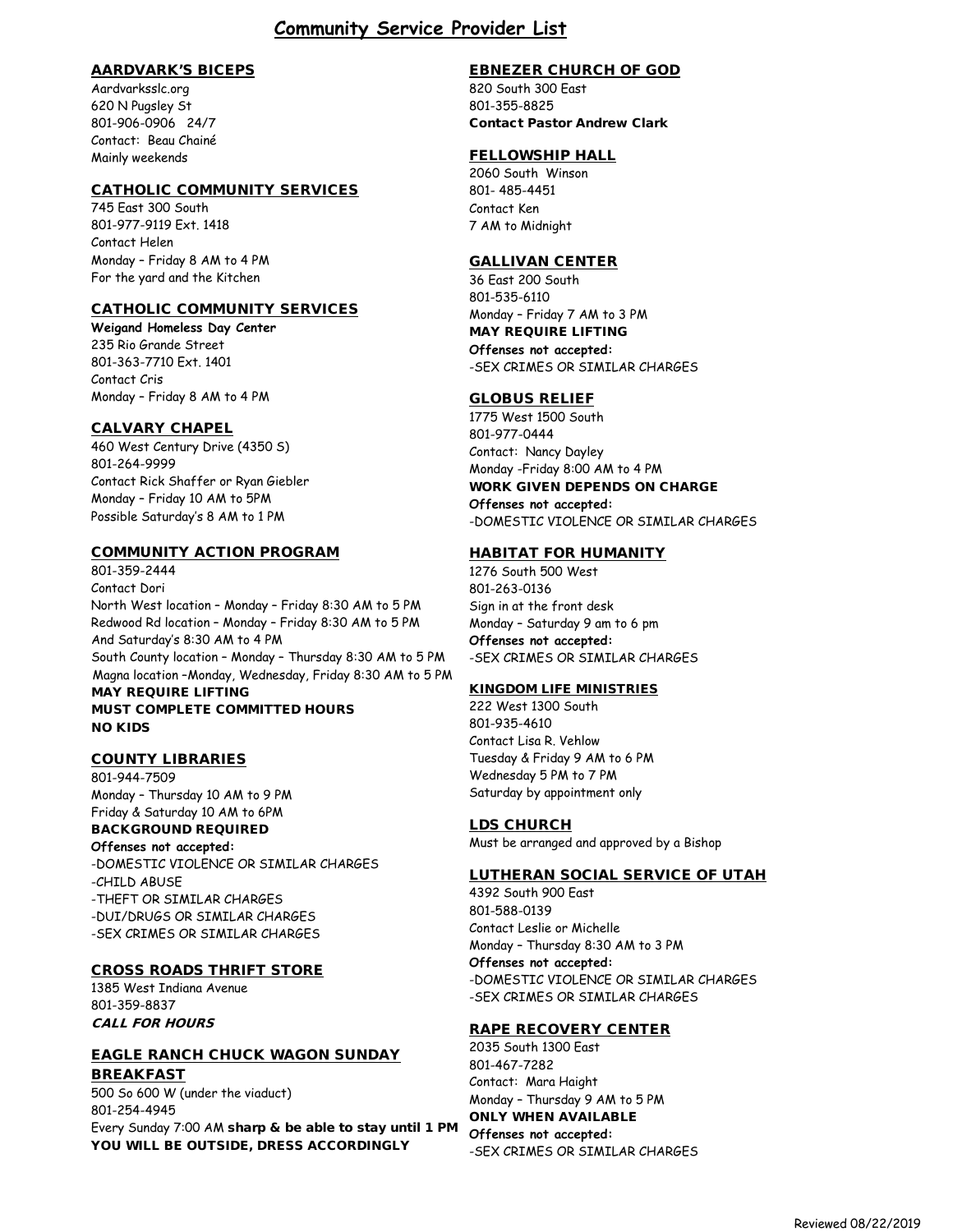## RESCUE MISSION OF SALT LAKE CITY

463 South 400 West 801-355-1302 Contact Don Hill for appointment Monday – Saturday 6 AM to 9 PM

### SAINT VINCENT DEPAUL

437 West 200 South 801-363-7710 Monday – Friday 8 AM to 4 PM **Offenses not accepted:** -DOMESTIC VIOLENCE OR SIMILAR CHARGES -CHILD ABUSE

### SALT LAKE CITY PARKS/PUBLIC LANDS

1965 West 500 South 801-972-7809 Contact Sherilyn Hirschi Monday – Friday 9 AM to 5 PM Community Service working hours change seasonally -DOMESTIC VIOLENCE OR SIMILAR CHARGES -CHILD ABUSE -SEX CRIMES OR SIMILAR CHARGES

### SALT LAKE CITY MISSION

1151 South Redwood Road #106 801-355-6310 Contact Shannon or Jim

### SALT LAKE COUNTY ANIMAL SERVICES

511 West 3900 South 385-468-7387 Contact Mesha Monday – Friday 10:30 AM to 6:30 PM Saturday 9 AM TO 5 PM **Offenses not accepted:** -DOMESTIC VIOLENCE OR SIMILAR CHARGES -CHILD ABUSE -THEFT OR SIMILAR CHARGES

## SALT LAKE COUNTY EQUESTRIAN PARK

10800 South 2200 West 385-468-1600 Contact Art Lovato Monday – Saturday 9 AM to 6 PM **Offenses not accepted:** -THEFT OR SIMILAR CHARGES -SEX CRIMES OR SIMILAR CHARGES

## SALVATION ARMY

438 South 900 West 801-988-4202 Contact Vicki or Betty Call to make Orientation appointment Monday – Friday 8 AM to 5 PM **Extra help is needed during Christmas Season Offenses not accepted:** -DOMESTIC VIOLENCE OR SIMILAR CHARGES -CHILD ABUSE

## SAINT JUDE (MARONITE RITE) PARISH

4893 Wasatch Street 801-268-2820 Contact Rev. Joubran Mon. – Wed 8am- 2pm Days available Mon. – Sat – Preferred days Fri. & Sat.

# THE GOOD SAMARITAN HOUSE OF THE CATHEDRAL OF

## THE MADELINE

347 East South Temple 801-328-5633 Contact Darren Williams (Director) to set appointment time Monday – Friday 9 AM to 5 PM REQUIRES STANDING FOR LONG PERIODS OF TIME **Offenses not accepted:** -DOMESTIC VIOLENCE OR SIMILAR CHARGES -SEX CRIMES OR SIMILAR CHARGES

### THE GREEN URBAN LUNCHBOX

**\*\*\*WINTER MONTHS NOT AVAILABLE\*\*\*** 340 East 400 South #50 801-318-1745 Contact Aaron Porter Monday – Friday 9 AM to 5 PM **Offenses not accepted:** -DOMESTIC VIOLENCE OR SIMILAR CHARGES -SEX CRIMES OR SIMILAR CHARGES

### THIS IS THE PLACE HERITAGE PARK

2601 East Sunnyside Ave 801-870-3294 Contact Jeremy Newman Nights and weekends available **Offenses not accepted:** -DOMESTIC VIOLENCE OR SIMILAR CHARGES -CHILD ABUSE -SEX CRIMES OR SIMILAR CHARGES

# UTAH FOOD BANK

3150 South 900 West 801-978-2452 Orientation is on Tuesdays at 4:30 pm & Thursdays @ 6:30 PM MAY REQUIRE LIFTING **Offenses not accepted:** -DOMESTIC VIOLENCE OR SIMILAR CHARGES -CHILD ABUSE -SEX CRIMES OR SIMILAR CHARGES

## VOLUNTEER INCOME TAX ASSISTANCE (VITA)

230 South 500 West, Suite 260 801-433-3025 Greg McDonald MUST CONTACT IN THE FALL \*\*\*TAX SEASON ONLY\*\*\* BACKGROUND REQUIRED **Offenses not accepted:** -THEFT OR SIMILAR CHARGES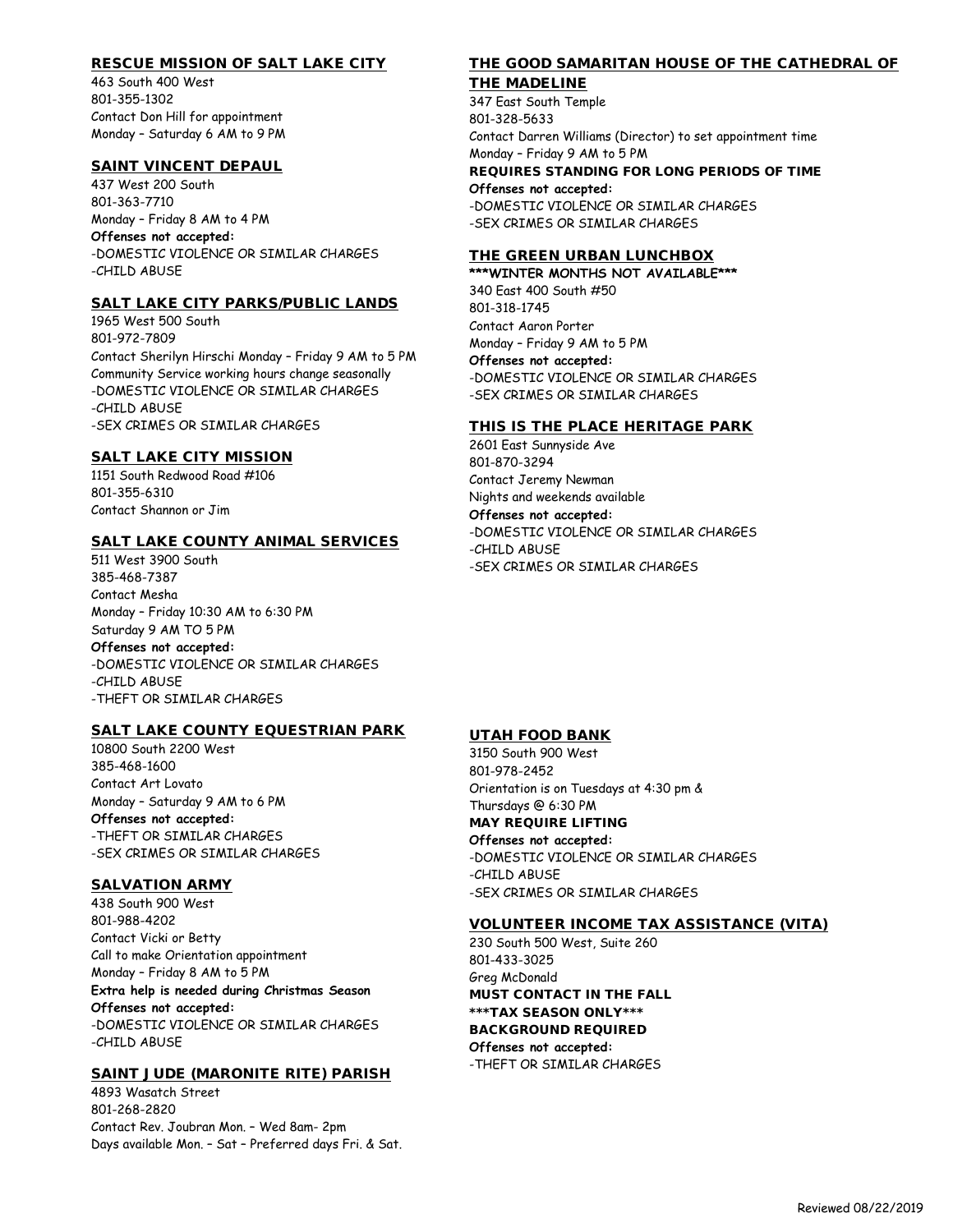| <b>DATE</b><br><b>WORKED</b> | WORK ASSIGNED | <b>HOURS</b><br><b>WORKED</b> | SUPERVISOR |
|------------------------------|---------------|-------------------------------|------------|
|                              |               |                               |            |
|                              |               |                               |            |
|                              |               |                               |            |
|                              |               |                               |            |
|                              |               |                               |            |
|                              |               |                               |            |
|                              |               |                               |            |
|                              |               |                               |            |
|                              |               |                               |            |
|                              |               |                               |            |
|                              |               |                               |            |
|                              |               |                               |            |
|                              |               |                               |            |
|                              |               |                               |            |
|                              |               |                               |            |
|                              |               |                               |            |
|                              |               |                               |            |
|                              |               |                               |            |
|                              |               |                               |            |
|                              |               |                               |            |

\_\_\_\_\_\_\_\_\_\_\_\_\_\_\_\_\_\_\_\_\_\_\_**HOURS OF COMMUNITY SERVICE IS DUE BY\_\_\_\_\_\_\_\_\_\_\_\_\_\_\_\_\_\_\_\_\_\_\_** 

\*\*ALL FIELDS BELOW ARE REQUIRED OR COMMUNITY SERVICE WILL NOT BE ACCEPTED BY THE COURT\*\*